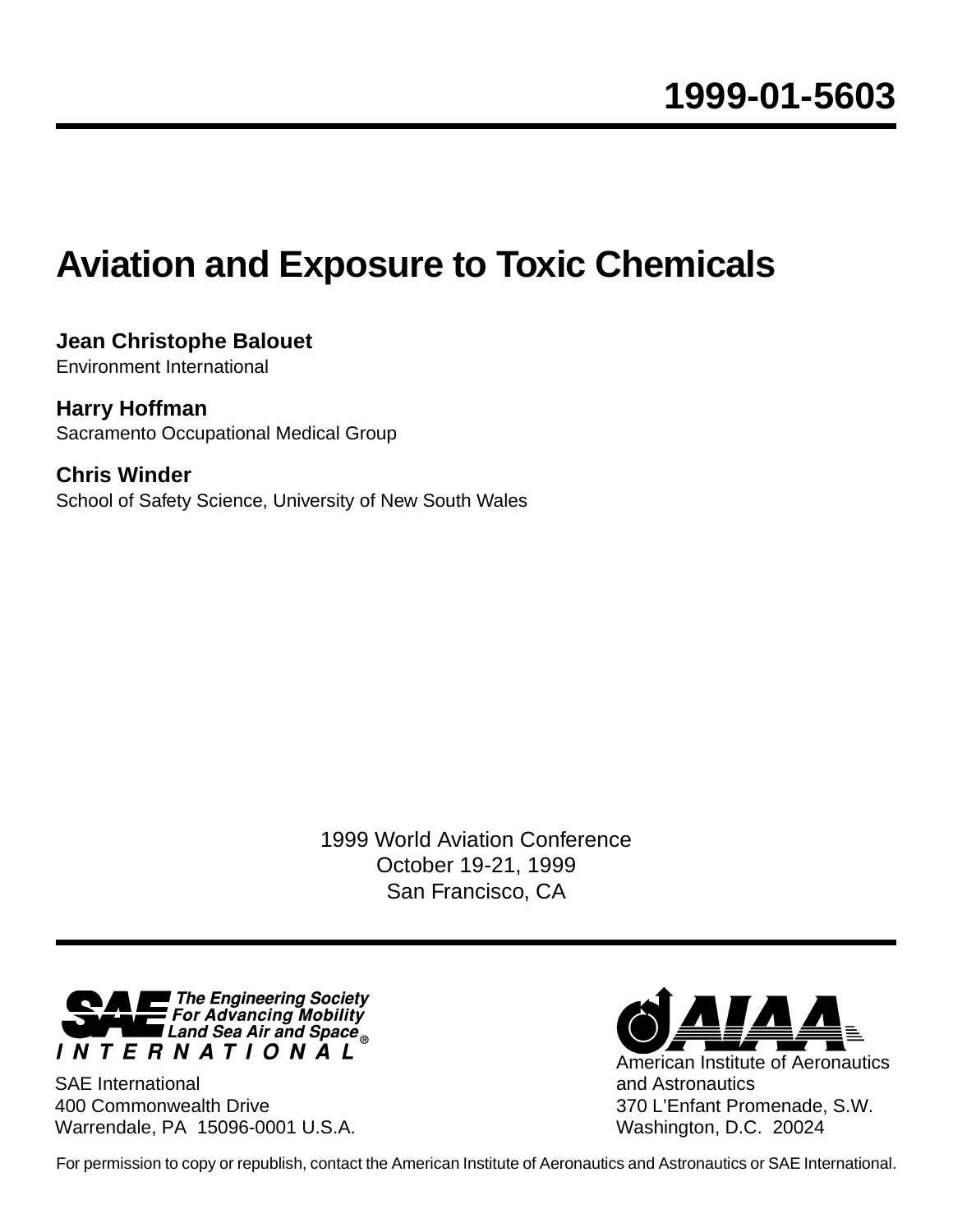Published by the American Institute of Aeronautics and Astronautics (AIAA) at 1801 Alexander Bell Drive, Suite 500, Reston, VA 22091 U.S.A., and the Society of Automotive Engineers (SAE) at 400 Commonwealth Drive, Warrendale, PA 15096 U.S.A.

Produced in the U.S.A. Non-U.S. purchasers are responsible for payment of any taxes required by their governments.

Reproduction of copies beyond that permitted by Sections 107 and 108 of the U.S. Copyright Law without the permission of the copyright owner is unlawful. The appearance of the ISSN code at the bottom of this page indicates SAE's and AIAA's consent that copies of the paper may be made for personal or internal use of specific clients, on condition that the copier pay the per-copy fee through the Copyright Clearance Center, Inc., 222 Rosewood Drive, Danvers, MA 01923. This consent does not extend to other kinds of copying such as copying for general distribution, advertising or promotional purposes, creating new collective works, or for resale. Permission requests for these kinds of copying should be addressed to AIAA Aeroplus Access, 4th Floor, 85 John Street, New York, NY 10038 or to the SAE Publications Group, 400 Commonwealth Drive, Warrendale, PA 15096. Users should reference the title of this conference when reporting copying to the Copyright Clearance Center.

ISSN #0148-7191 Copyright 1999 by SAE International and the American Institute of Aeronautics and Astronautics, Inc. All rights reserved.

All AIAA papers are abstracted and indexed in International Aerospace Abstracts and Aerospace Database.

All SAE papers, standards and selected books are abstracted and indexed in the Global Mobility Database.

Copies of this paper may be purchased from:

AIAA's document delivery service Aeroplus Dispatch 1722 Gilbreth Road Burlingame, California 94010-1305 Phone: (800) 662-2376 or (415) 259-6011 Fax: (415) 259-6047

or from:

SAExpress Global Document Service c/o SAE Customer Sales and Satisfaction 400 Commonwealth Drive Warrendale, PA 15096 Phone: (724) 776-4970 Fax: (724) 776-0790

SAE routinely stocks printed papers for a period of three years following date of publication. Quantity reprint rates are available.

No part of this publication may be reproduced in any form, in an electronic retrieval system or otherwise, without the prior written permission of the publishers.

Positions and opinions advanced in this paper are those of the author(s) and not necessarily those of SAE or AIAA. The author is solely responsible for the content of the paper. A process is available by which discussions will be printed with the paper if it is published in SAE Transactions.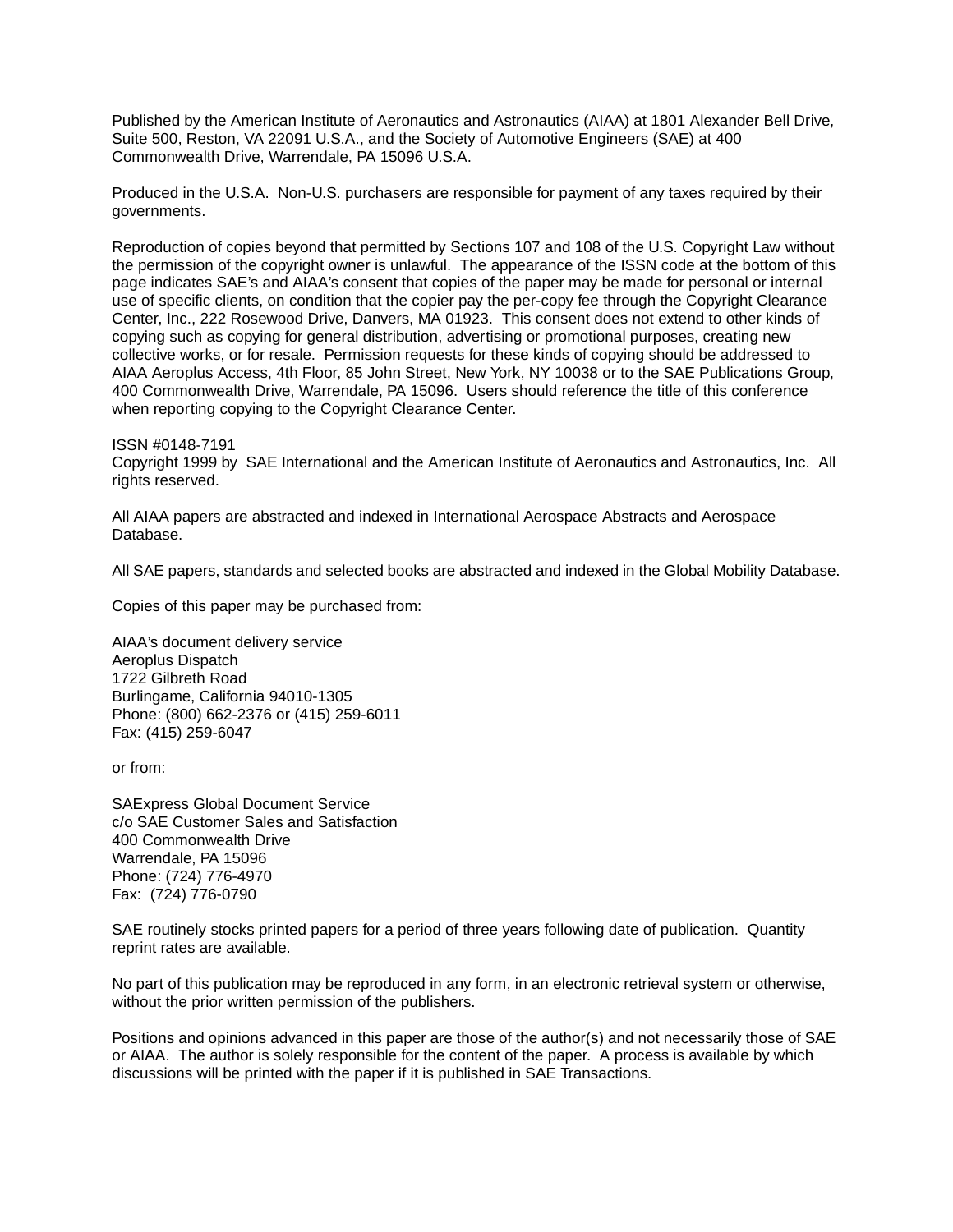# **Aviation and Exposure to Toxic Chemicals**

# **Jean Christophe Balouet**

Environment International

### **Harry Hoffman**

Sacramento Occupational Medical Group

### **Chris Winder**

School of Safety Science, University of New South Wales

Copyright 1999 by SAE International and the American Institute of Aeronautics and Astronautics, Inc.

#### **ABSTRACT**

The use of jet-fuel, de-icing fluids, lubricants, hydraulics, engine oil and other fluids, are associated with single repeated/accidental or chronic exposure(s) to ground staff, flight-deck and cabin crew and passengers. These fluids can become airborne in vapor or aerosol phases, and are known to contain neurotoxicants, carcinogens, irritants and other toxic ingredients. Exposures (single or repeated) to these toxic materials are not rare events and some typical failures/working conditions include mechanical failures, seal leaks, and operational procedures, such as take off while fumes detected, pack burn outs.

A method for calculation of exposure dose is proposed. The additional impact of exposure to toxicants in conditions of lowered pressure (and reduced oxygen level), other potentiation factors are still largely unknown, but are not presumed to be beneficial.

These occupational and public exposures can impact on a range of issues, including: air safety; public liability; ground and air crew safety; control requirements on the supply/ handling/use/disposal of these products; and national and international regulations.

A number of toxicity studies report a consistent range of symptoms in exposed individuals (Rayman, 1983; Van Netten, 1998). Because flight safety can be compromised, due to significant symptoms such as disorientation, blurred vision, impaired memory, altered coordination and so on, attempts have been made to address these problems worldwide. These include changes in engine design, drainage, containment, retrofitting of engine filters, modified maintenance and operation and procedures and the like. Some of these changes were developed in past decades or are being currently worked-out while new technologies are being developed that enable significant reduction in concentrations of toxic airborne chemicals.

However, while the problem persists, exposure of staff and the public to levels of toxicants that may affect safety and health continues.

#### **ENVIRONMENTAL CONTROL SYSTEMS**

AIRCRAFT GENERATED CONTAMINANTS – Outside air is heated and compressed in engines (or APU during some ground and in flight operations). During flight, cabin air is partly recycled (filtered) in most passenger aircraft types. The ratio bleed to recycled air typically averages 50%. New aircraft designs plan on a higher recirculation ratio (60-70%). Recirculated air is likely to be poorer in air quality than fresh air.

Contamination by aircraft fluids can be due to :

- Smoke from engine fires and leaks of partially combusted or pyrolysed materials
- Accidental condition: seal failure
- Maintenance: wear and aging
- Operation: ground operations at gate or on tarmac as airport surrounding, de-icing procedures, pack burnout procedures, recirculation
- Design: seals, fluids accumulating at the APU inlet, rear engines ingesting hydraulic leaks from « distant » origin (for example, the wheel well), thrust reverser hydraulic lines
- Residual contamination from lack of cleaning (PACKs and Airducts) after contamination events

Aircraft fluids are typically emitted into the cabin through engines or APU. Most frequent contamination events are due to engine/APU oil seal failures, hydraulic line failures, failure of ECS filters.

Due to pressure (hydraulics) and pressure/rotating parts (engine), most of the oil and hydraulics are aerosolized that is they are in liquid or solid rather than vapour form. Engine wall temperatures are high (up to 500°C), higher than the smoke point of these two fluid types (between 200°C and 300°C), (Van Netten, 1998), and can cause thermal decomposition, producing airbone contaminants such as CO and phosphated by-products which may have toxicities greater than the original phosphated additives.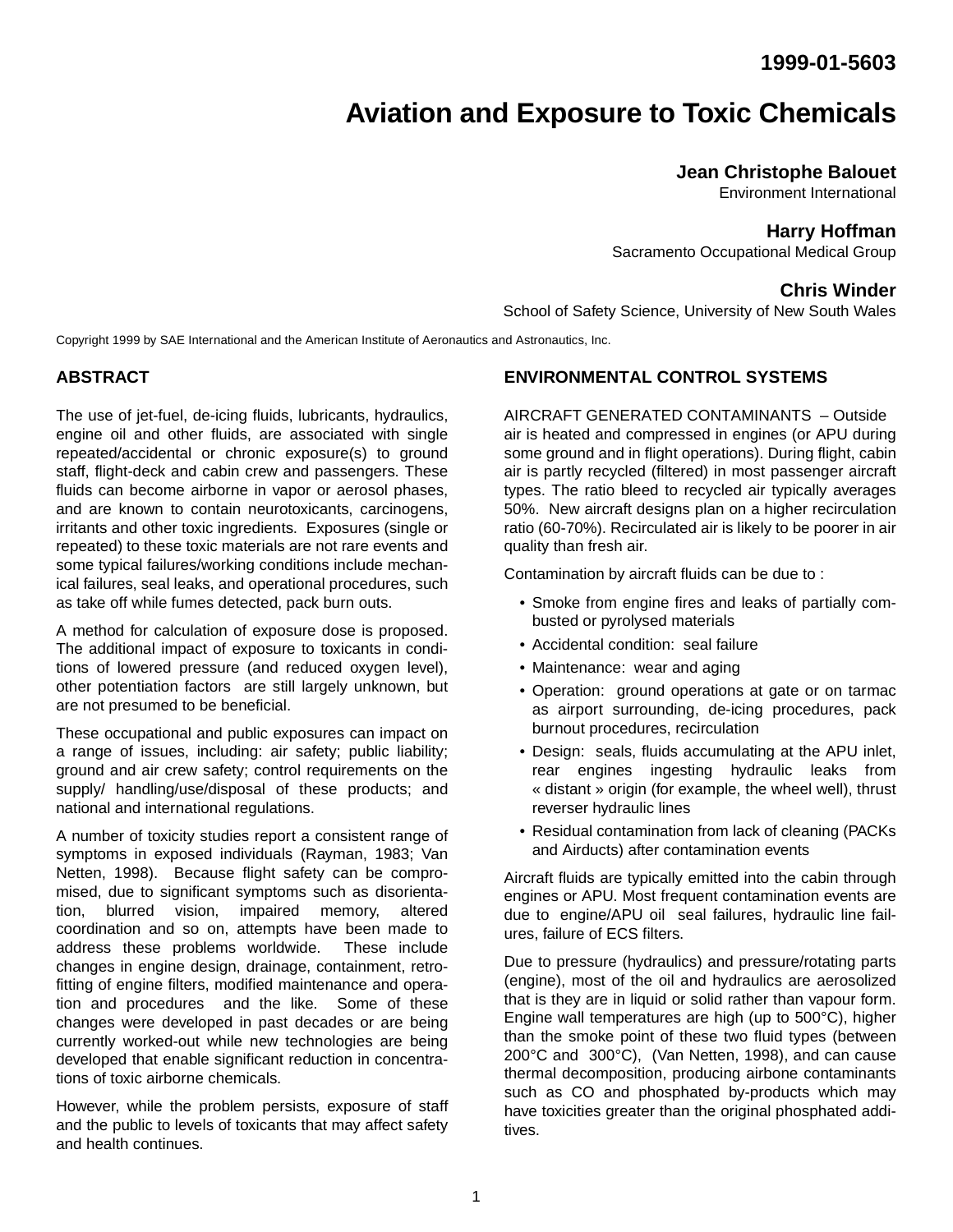Other factors influencing concentration ranges are :

- Air flow rate, recirculation ratio
- Equipment failure
- Maintenance
- Flight phases (take off / landing, ground operation versus flight cruise)
- Passenger load (Perry, 1995)
- Presence of catalytic converters
- Abnormal conditions

Examples of some available statistics include leak events, complaint aircraft with reported symptoms:

- 2 to 5 in cabin smoke events per month in the USA. Either self reported or as on media due to passenger admission in emergency rooms / emergency landing
- Leak rates (measured from engine « top-up » volumes) as high as 7 liters per day are commonly reported on some aircraft types
- A minimum estimate of 300 incidental flights and over 40,000 crew and passengers significantly exposed annually (Balouet, 1998)

In-cabin generated airborne chemicals – Possible sources of in cabin generated contaminants include :

- Aircraft compounds: offgasing due to paints, coatings, carpets and seats, walls
- Service compounds: cleaning fluids, food and beverage services, and insecticides
- Passenger generated components
- Human metabolites as due to passenger respiration and perspiration (Perry J.L., 1995)

#### EXAMPLES OF CHEMICALS USED IN AIRCRAFT

Lubricating oil – MSDS specifies the content:

- 3 % tricresyl phosphate (TCP)
- 2 % β-naphthalenamine

β−naphthalenamine is a bladder carcinogen part of IARC Category 1 list, and banned in most applications and most countries.

Tricresyl phosphate is one of the most toxic organophosphates, especially its ortho isomer. Amongst other uses of this organophosphate are chemical weapons, pesticides, as an antiwear and / or flame retardant additive (IPCS, 1990). Other phosphate compounds present either singly or in combination, cannot be considered to have no toxicity. Indeed the toxicity of phosphate ester containing materials used in aviation has been known for many years (Carpenter et al, 1959).

Label indicates:

- Warning: Swallowing this product can cause nervous system disorders including paralysis. Prolonged or repeated breathing of oil mist or prolonged or repeated skin contact can cause nervous system effects
- Precaution: Never swallow. Wash hands after handling and before eating. Never use in or around food. Avoid prolonged or repeated overexposure to skin or lungs

Hydraulic fluids - Typical ingredients / additives include organophosphates (tricresyl phosphate -TCP-, tributyl phosphate -TBP-, triphenyl phosphate -TPP-) and are ranging from 5 to 80% in concentration according to MSDS.

Note: Some inconsistencies between labels, MSDS, have been reported. In most cases, some of the toxic ingredients or neurotoxics effects are not disclosed.

| CAS#           | <b>COMPONENT</b>        | Measurement                   |
|----------------|-------------------------|-------------------------------|
| 71-43-2        | benzene                 | $46 \mu g/m3$                 |
| $107 - 02 - 8$ | acrolein                | 6,7ppb (max),<br>4,0ppb (avg) |
| $91 - 59 - 8$  | beta-<br>naphtalenamine | not measured                  |
| 1330-78-5      | Tricresyl<br>phosphate  | not measured                  |

Table 1. Some in cabin contaminants

#### **TOXICITY ISSUES**

Amongst identified compounds are carcinogens (for example, benzene, β-naphthalenamine), neurotoxicants (such as organophosphates, volatile organic chemicals – VOCs-, glycols), or irritants (acrolein, formaldehyde).

Neurotoxic symptoms have been known for almost 20 years (Rayman & McNaughton, 1983 ; Tashkin et al, 1980) and are real concern to aviation, as flight safety and health are implicated. Most worrisome symptoms to flight safety include : blurred vision, disorientation, blurred speech, altered memory, lack of coordination, respiratory distress, « grey outs », loss of conciousness (Balouet & Winder, 1999).

Based on US EPA's (1998) guidelines for neurotoxicity testing, in-aircraft acute exposure toxicity events have been documented (Balouet,1998 ; Balouet & Winder, 1999), while correlation of symptoms to leak/repair/top up events is being collected (Chris Witkowsky, AFA, ASHRAE's SPC 161, 1999 ; ITF H&S, Amsterdam, 1999).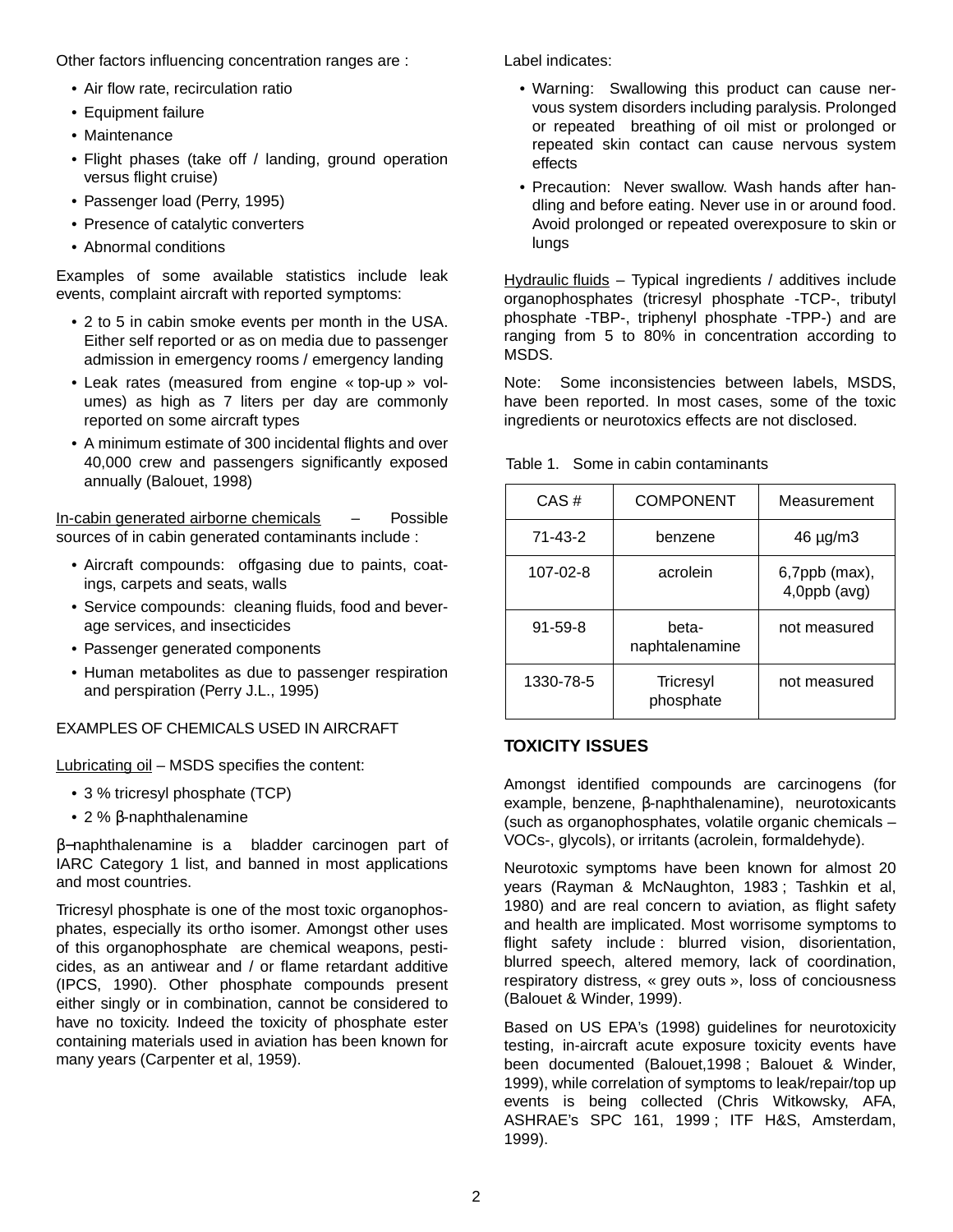Organophosphates, present in both lubricating oils and hydraulics, are a possible cause for such neurotoxicity, while other VOC contaminants are identified neurotoxics or OP potentiation factors (for example n-hexane). Organophosphate Induced Delayed Neuropathy (OPIDN) is a condition associated to such OP exposures (IPCS, 1990 ; Cherniak, 1988)

ALTITUDE INCREASED TOXICITY – Cabin pressure is controlled to remain below 8000 feet. Toxicity testing at cabin altitude has been conduced for CO, HCN and some other thermal decomposition by-products. These simulated high altitude studies reveal an increased toxicity measured by alterations in  $LC_{50}$ , alert and stun times, from 30-60% depending on compound and altitude/ hypobaric conditions (Kerguelen, 1993).

These changes have critical implications for air safety and health, and need to be considered in operation of existing practices and regulations.

Table 2. CO toxicity / mice.  $LC_{50}$  (20 minutes inhalational exposure), alert and stun times (for the respective  $LC_{50}$ ) versus ambient pressure (Kerguelen, 1993).

| Alti-<br>tude<br>(m) | Pres-<br>sure<br>(hPa) | $LC_{50}$<br>(ppm) | $LC_{50}$<br>(mg/m <sup>-3</sup> ) | Alert<br>time<br>(min) | Stun<br>time<br>(min) |
|----------------------|------------------------|--------------------|------------------------------------|------------------------|-----------------------|
| 0                    | 1000                   | 5708               | 6537                               | 5.1                    | 11.4                  |
| 1500                 | 850                    | 5295               | 5124                               | 5.9                    | 10.7                  |
| 3000                 | 700                    | 4369               | 3502                               | 6.9                    | 13.8                  |

## **MONITORING ISSUES**

Certain cabin air quality factors have been investigated over the past 20 years. These include CO,  $CO_2$ ,  $O_3$ ,  $NO_2$ , relative humidity, pressure and  $O<sub>2</sub>$  partial pressure.

Data has been obtained on hundreds of flight segments which confirms the statistical consistency. It would seem that efforts should now turn to the evaluation of other airborne chemicals :

- No measurements exist for aircraft under significant leak events
- Most monitoring and analysis technology used in monitoring studies is not suitable for measurement of semi-volatile and non volatile components
- Some complaint flights (crew symptoms reported during that flight) have been monitored, but the data remain confidential
- The number of compounds measured appears limited due to selective sampling or monitoring methods, or no correlation to leak rates provided (best documented by relative engine oil top-up volumes)

To date, most monitoring studies concentrate on obtaining data for VOCs. However, measurements are only collected on up to 30 VOCs in some « exhaustive studies » as the most abundant contaminants. Semi VOCs and non volatile organic compounds are rarely studied (example of TCP : vapor pressure at  $10^{-4}$  mm Hg) in flight measurements have not been published. Rough GC/MS data remains confidential, although such data might enable establishing an improved / more exhaustive list of compounds and concentration ranges.

The problem of sample collection methods for airbone contaminants for mists and aerosols has not been properly addressed in most studies. For this reason, the aerosolised fraction of airborne chemicals remains almost completely unknown.

Aviation practices are responsible for some further monitoring limits :

- Electronic devices are not allowed to be switched on during take off and landing (interference risks to avionics )
- In-flight testing is at cost due to space and weight, preparation of in flight sampling and monitoring
- Some materials and equipment (such as dangerous gases used in analytical equipment) are proscribed in aircraft
- Take off and landing are short flight phases although reported for the highest number of complaints. Measurement protocols should allow appropriate sampling volumes per time unit, monitor both gas and aerosol phases, coupled to sufficiently low detection/ blank values
- A tarmac simulated leak event, with controlled engine power/idle, leak rates, fluid ingestion and appropriate sampling and measurements methods should also be considered, as long as relevant factors, such as altitude, cabin ventilation and passenger load are given suitable consideration

### **AN EXPOSURE ESTIMATION / CALCULATION METHOD FOR IN-CABIN AIRBORNE CHEMICALS: A MODEL**

Whatever the limits are or have been in sampling and monitoring in-cabin contamination by aircraft fluids, the estimation of in-cabin air concentrations and exposure levels are important tools for assessing risks.

Estimating / calculating these exposures rely on the following key parameters :

- 1.  $\phi$  cont : contaminant leak flow rate in g.min<sup>-1</sup>
- 2. φ bleed : bleed air flow (total bleed air, all PACks, in  $m<sup>3</sup>$ .min<sup>-1</sup>)
- 3.  $\alpha$ : ratio bleed air to total engine air flow (0% <  $\alpha$  < 20%)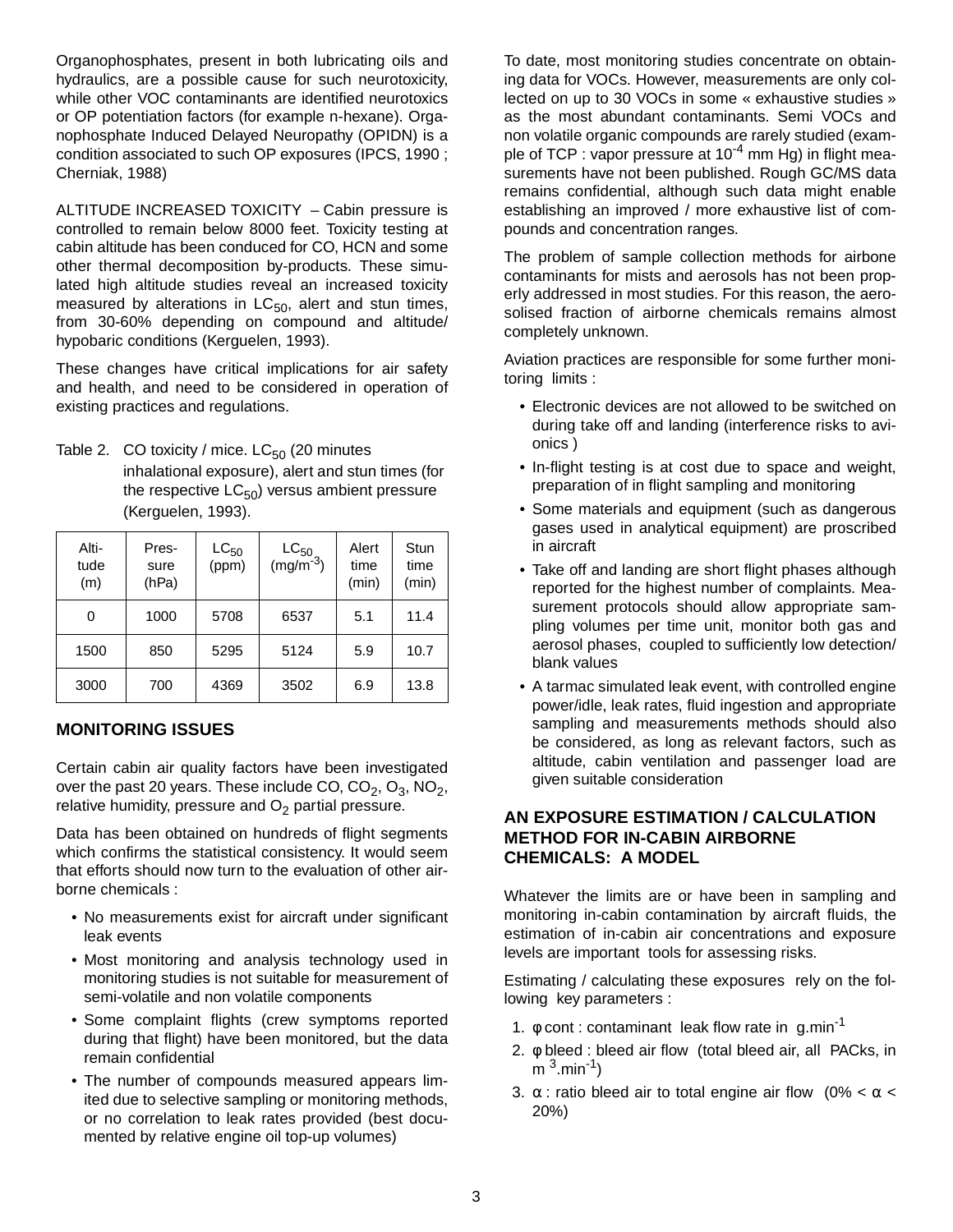- 4. β : differential in bleed air fluid ingestion according to bleed air port / failing seal port bearing  $(0\% < \beta <$ 100%)
- 5. γ : oil retention ratio in the recirculation air compared to the oil concentration in the bleed air (0%  $\times$   $\times$ 100%). example:  $\gamma$  = 10% for a 90% removal efficiency
- 6. δ : retained contaminant fraction as by inspired / expired air : retention ratio (  $\delta = 0.8$  )
- 7. V : mean inspired air flow per crew on duty =  $30$  liters per minute : mean inspiratory volume = 1.5 liters / mean respiratory frequency  $= 20$  /min. A mean inspired air flow of 20 liters per minute could apply for passengers at rest.
- 8. t : exposure duration in minutes

#### **Estimated contaminant concentration**

Cfluid = ( $\Phi$ cont /  $\Phi$ bleed) x  $\alpha \times \beta \times [(1 + \gamma)/2]$ 

**Estimated inhaled dose** 

Dfluid = ( $\Phi$ cont /  $\Phi$ bleed)  $\times \alpha \times \beta$  x [(1+ $\gamma$ ) / 2] x  $\delta \times V \times t$ 

Parameters do differ according to aircraft type as air flow rate (Packs on), number of engines, engine type / bleed air port, leak level within engines, conditions of hydraulic ingestion.

 $[(1+\gamma)/2]$  refers to a 50% recirculation ratio. Aircraft fluid density is estimated to be 1.

When leaking fluid is a blend, concentration / inhaled dose of a specific chemical as part of blend,  $D$  chemical = D fluid x % of contaminant in blend.

#### **CASE STUDIES AND CONCENTRATION / INHALED DOSE ESTIMATES**

In the two hereunder case studies, the estimated oil mist and OP contamination levels exceed by orders of magnitude the standards or threshold limit values.

WORSE CASE FAILURE CONDITION, HYDRAULIC LEAK – Aircraft type :narrow body; 70 passengers; rear engines ; 20 cfmp bleed air , no recirculated air ; 1 hour flight segment ; 20% of hydraulic leak ingested in bleed air.

 $\alpha = 20 \%$ ;  $\beta = 1$ ;  $\gamma = 100 \%$ ;  $\delta = 80\%$ ; V= 20 versus 30  $L.min<sup>-1</sup>$ 

Hydraulic leak (30 liters released during 1 hour flight segment), hydraulic fluid containing 20% organophosphates (OP); hydraulic flow rate =  $500$  g.min<sup>-1</sup>, bleed air contamination rate = 100 g.min<sup>-1</sup>, bleed air flow rate = 25.2  $m<sup>3</sup>$ .min<sup>-1</sup>, concentration in bleed air = cabin air concentration.

| Hydraulic fluid<br>concentration in cabin air | 3680 mg/m-3            |
|-----------------------------------------------|------------------------|
| OP concentration in                           | 794 mg/m-3 (both       |
| cabin air                                     | aerosol and gas phases |

Table 3. Concentrations and inhaled doses, worse case failure, hydraulic contamination.

| <b>Breathing</b><br>volume       | Inhaled<br>hydraulic dose | Inhaled OP<br>dose   |
|----------------------------------|---------------------------|----------------------|
| 20 L.min <sup>-1</sup><br>(Pax)  | 3810 mg.hour -1           | 754 mg.hour $-1$     |
| 30 L.min <sup>-1</sup><br>(Crew) | 5716 mg.hour $^{-1}$      | 1143 mg.hour $^{-1}$ |

Note 1: on that flight, documented illness show initial symptoms starting 20 min after take-off, blue haze in the cabin, and caused irreversible CNS impairment, major symptoms lasting for over 6 months.

Note 2: Exposure standard (ACGIH) for TCP is 0.5 mg/  $m<sup>3</sup>$  and 0.01 mg/m<sup>3</sup> for TOCP. SAE's ARP 4418 allows a maximum bleed air contamination by engine oil at 5 mg.m<sup>-3</sup>. This value is based on mineral oil, not on a synthetic oil containing toxic ingredients (including phosphated content). OP related TLVs based on a 40 hour work week vary from 0.05 to 0.2 ppm according to compound / isomer, standard or regulatory bodies.

Note 3: Due to the very low vapor pressures of organophosphates, in the range of  $10^{-4}$  mm Hg (IPCS, 1990), it is expected that the OP gas phase does not exceed 0.16 ppmv at 600 hPa, well below the blank values of the used sampling and monitoring methods. Therefore, most OP in air would be in aerosol phase.

ENGINE OIL LEAK – Aircraft type :narrow body, 100 passengers, leak flow rate  $(I) = 6$  liters oil leak per engine per day (3% TCP), 2 engines, leak over 15 hours flight per day, 50% recirculated air.

φ bleed air = 180 l per person/min (10 cfmp) ; total bleed air flow 18 $\mathrm{m}^3$ .min<sup>-1</sup>

 $\alpha = 10\%; \ \beta = 1; \ \gamma = 10\%; \ \delta = 80\%; \ \nu = 20 \text{ versus } 30$  $L.min^{-1}$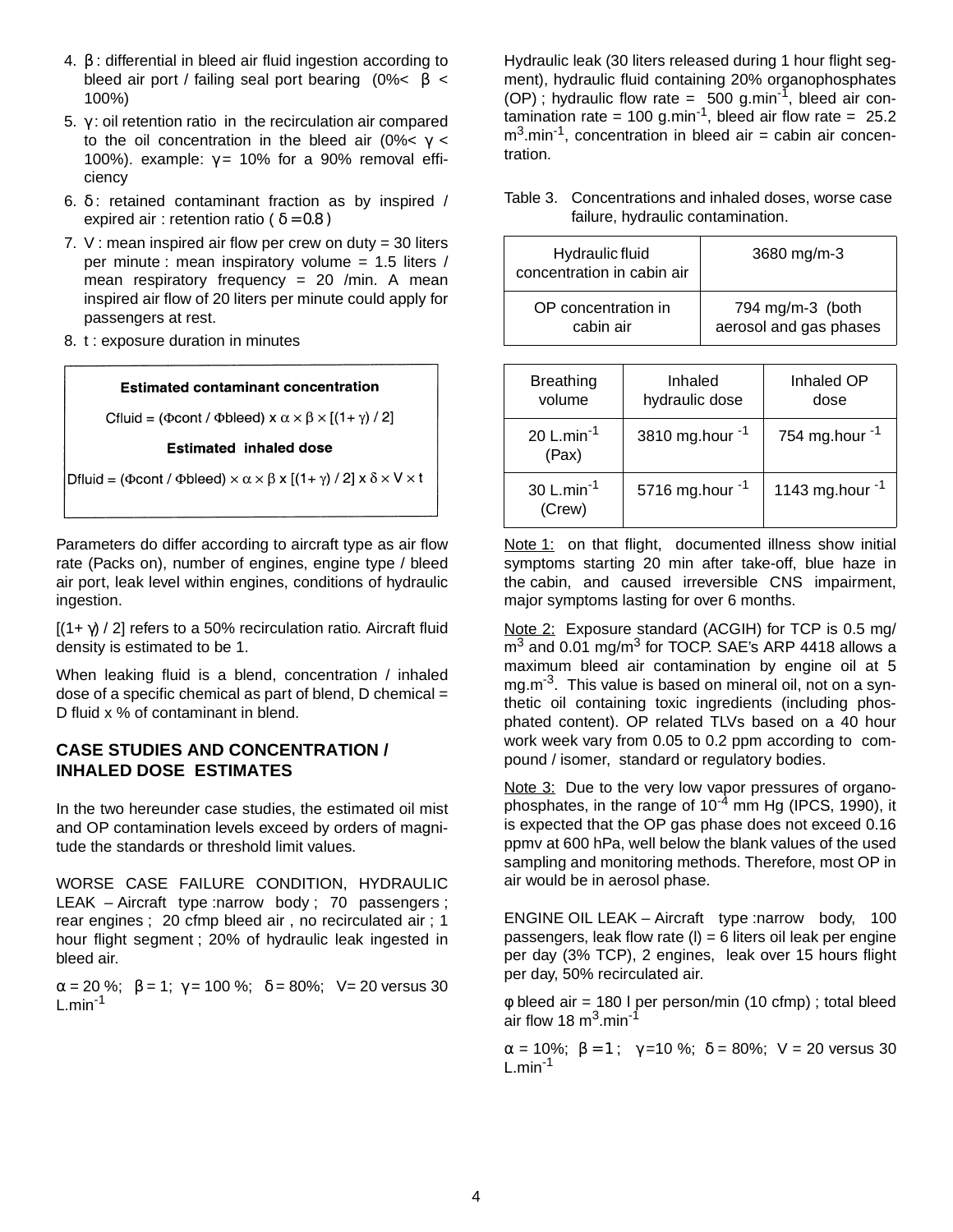#### Table 4. Concentrations, engine oil contamination

| Engine oil concentration | 147 mg/m <sup>-3</sup> (both aerosol |
|--------------------------|--------------------------------------|
| in bleed air             | and gas phases)                      |
| <b>TCP</b> concentration | 4.43 mg/m <sup>-3</sup> (both aero-  |
| in bleed air             | sol and gas phases)                  |
| Engine oil concentration | 80 mg/m <sup>-3</sup> (both aerosol  |
| in cabin air             | and gas phases)                      |
| <b>TCP</b> concentration | 2.4 mg/m <sup>-3</sup> (both aerosol |
| in cabin air             | and gas phases)                      |

Table 5. Inhaled doses, engine oil contamination

| <b>Breathing</b><br>volume       | Inhaled engine<br>oil     | Inhaled TCP<br>dose       |
|----------------------------------|---------------------------|---------------------------|
| 20 L.min <sup>-1</sup> (Pax)     | 77 mg.hour <sup>-1</sup>  | 2.3 mg.hour <sup>-1</sup> |
| 30 L.min <sup>-1</sup><br>(crew) | 115 mg.hour <sup>-1</sup> | 3.5 mg.hour $^{-1}$       |

According to above case study, crew  $(30 \text{ L.min}^{-1})$  annual and life exposures (in g) can be estimated to :

#### Table 6. Estimated total inhaled engine oil/TCP, as based on above leak conditions

| Equivalent dose<br>$(in g)$ of<br>contaminant/OP | Flying 700<br>hours/year | Flying 900<br>hours/year |
|--------------------------------------------------|--------------------------|--------------------------|
| 40 hours work week                               | 4.6/0.14                 | 4.6/0.14                 |
| 1 year                                           | 80/2.4                   | 103 / 3.15               |
| 5 years                                          | 400 / 12                 | 515/15.7                 |
| 10 years                                         | 800/24                   | 1030 / 31                |
| 15 years                                         | 1200 / 36                | 1545 / 47                |
| 20 years                                         | 1600 / 48                | 2060 / 62                |

The above given examples are not under « normal operations ». Case n° 1 typically is an incidental condition while case n°2 corresponds to existing flight conditions considered as « normal » by the airline whereas over 800 complaints have been logged by this company.

# **REGULATORY ISSUES IN CABIN AIR QUALITY**

Cabin air quality is regulated by Federal Aviation Authority (FAA) in the USA and Joint Aviation Authority (JAA) in Europe. Requirements deal with four contaminants only :  $O_3$ , CO, CO<sub>2</sub>, NO<sub>2</sub>. Pressure and air flow are also controlled. These requirements apply to both aircraft manufacturers (FAR part 25) and operators (FAR part 121).

It is noted that requirements for contaminants by FAA and JAA markedly differ to other recommendations for workplace exposure standards such as Threshold Limit Values (TLVs) or Maximum Acceptable Concentrations (MACs). Recommended values are available for hundreds of compounds and isomers. General aviation air quality recommendations apply to the above four compounds only, except for:

- Canadian Civil Aviation where Aviation Occupational Safety and Health has integrated the ACGIH's (American Conference of Governmental and Industrial Hygienists) TLVs and MACs
- US Air Force has its own AFOSH (Air Force Occuptional Safety and Health) standard
- NASA and ESA (1992) have established Spacecraft Maximum Acceptable Concentrations (SMACs).

Consideration of inclusion of recommended exposure standards for other contaminants likely to be found in aircraft is needed. This also needs to take into account factors such as altitude and recirculation of air.

Over 130 lawsuits have been filed by civil aviation air crew worldwide for cabin air contamination events.

- Recommendations
- Use less toxic compounds in aviaton as recommended for safety risk management, and by the Cleaner Production Program of the United Nations Environment Program (UNEP), or the World Health Organization (WHO-International Program on Chemical Safety).
- Ensure regulatory/standard consistency and compliance
- Introduce recommended exposure standards for contaminants likely to be found in airplane environment, most especially toxic contaminants
- Reduce avoidable risks of exposure at source : leaks, design, operation control, maintenance
- Increase awareness, training and medical care